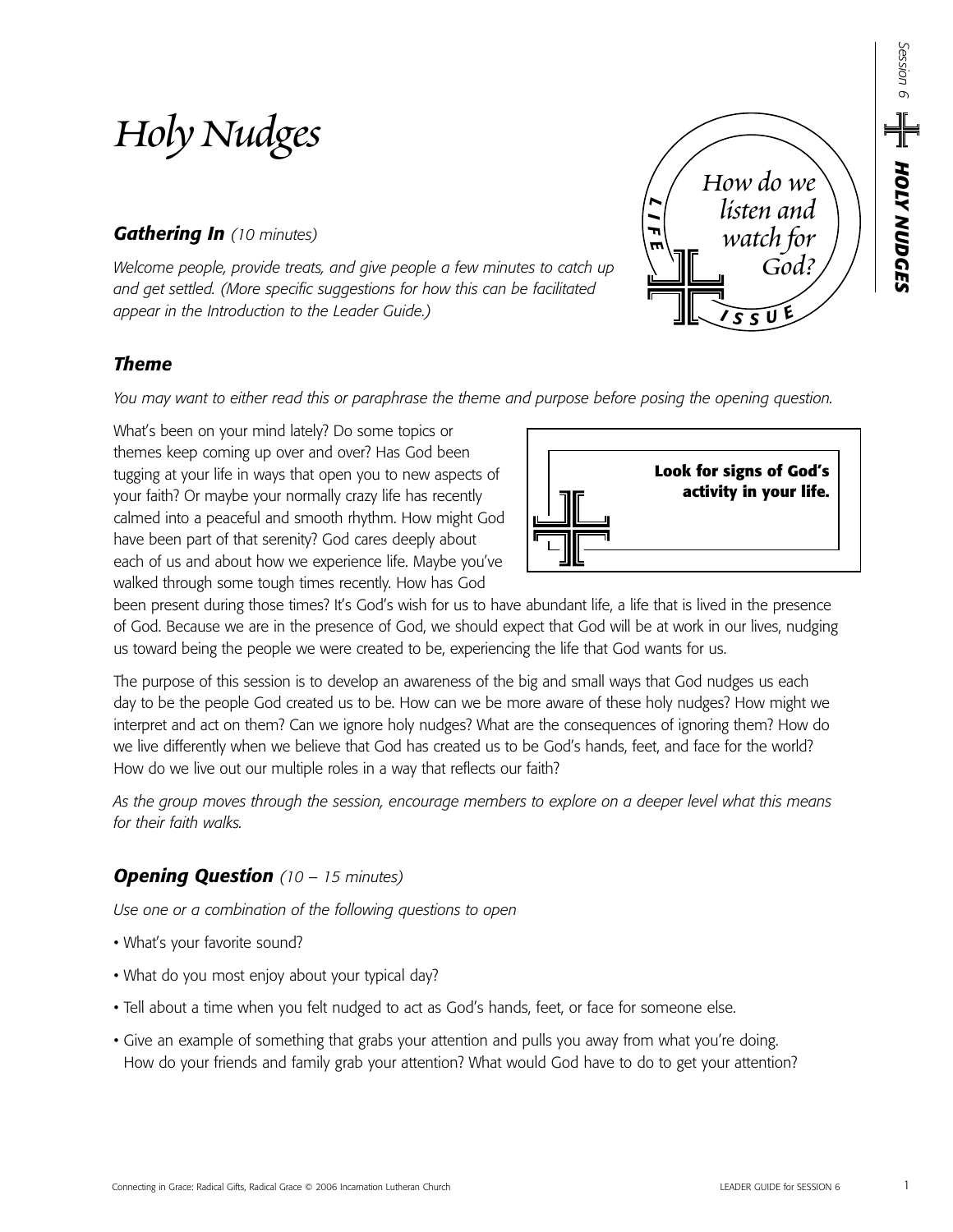### *Opening Prayer (1 – 2 minutes)*

#### *Read the following prayer.*

Holy Spirit, move in us today. Open our hearts and ears to listen to your stirrings within us. We thank you, God, for wonderfully creating each of us as a unique individual with special talents and gifts that allow us to contribute in a variety of ways. Forgive us for the times that we devalue the gifts that lie within us or become so wrapped up in other things that we don't take the opportunity to use them in life-giving ways. Slow us down so that we can be open to feeling your holy nudges within us; then give us the courage to act when you nudge us. Amen.

# *What does the Bible say? (20 minutes)*

*Read the following passage together or ask members of the group to read the passage while the other group members follow along.* 

*Briefly introduce the reading, "Abram is considered to be the patriarch of three of the world's great religions, Judaism, Christianity, and Islam. Abram paid attention to God's 'nudge' to leave the home and religion of his father and to follow God's call. As a result of Abram's obedience he received a new name, Abraham, a new God, and the promise of being the father of all of God's people throughout the ages."*

#### **Genesis 15:1-6**

1 After these things the word of the LORD came to Abram in a vision, "Do not be afraid, Abram, I am your shield; your reward shall be very great." 2 But Abram said, "O Lord GOD, what will you give me, for I continue childless, and the heir of my house is Eliezer (pronounced EL- E-AAY-ZER) of Damascus?" 3 And Abram said, "You have given me no offspring, and so a slave born in my house is to be my heir." 4 But the word of the LORD came to him, "This man shall



not be your heir; no one but your very own issue shall be your heir." 5 He brought him outside and said, "Look toward heaven and count the stars, if you are able to count them." Then he said to him, "So shall your descendants be." 6 And he believed the LORD; and the LORD reckoned it to him as righteousness.

*Briefly introduce the reading, "The story of Jonah is one of the most graphic and well-known stories in the Bible. This story has become a great example of how God's 'holy nudges' don't always make sense to us and sometimes cause us to rebel against God. However, God's love and compassion for humans always shines through, and what we think is a ridiculous task can help God transform lives through our actions."*

#### **Jonah 1:1-3, 3:1-5**

'Now the word of the LORD came to Jonah son of Amittai (pronounced A-MIT-TAHEE), saying, <sup>24</sup>Go at once to Nineveh, that great city, and cry out against it; for their wickedness has come up before me." <sup>3</sup>But Jonah set out to flee to Tarshish from the presence of the LORD. He went down to Joppa and found a ship going to Tarshish; so he paid his fare and went on board, to go with them to Tarshish, away from the presence of the LORD.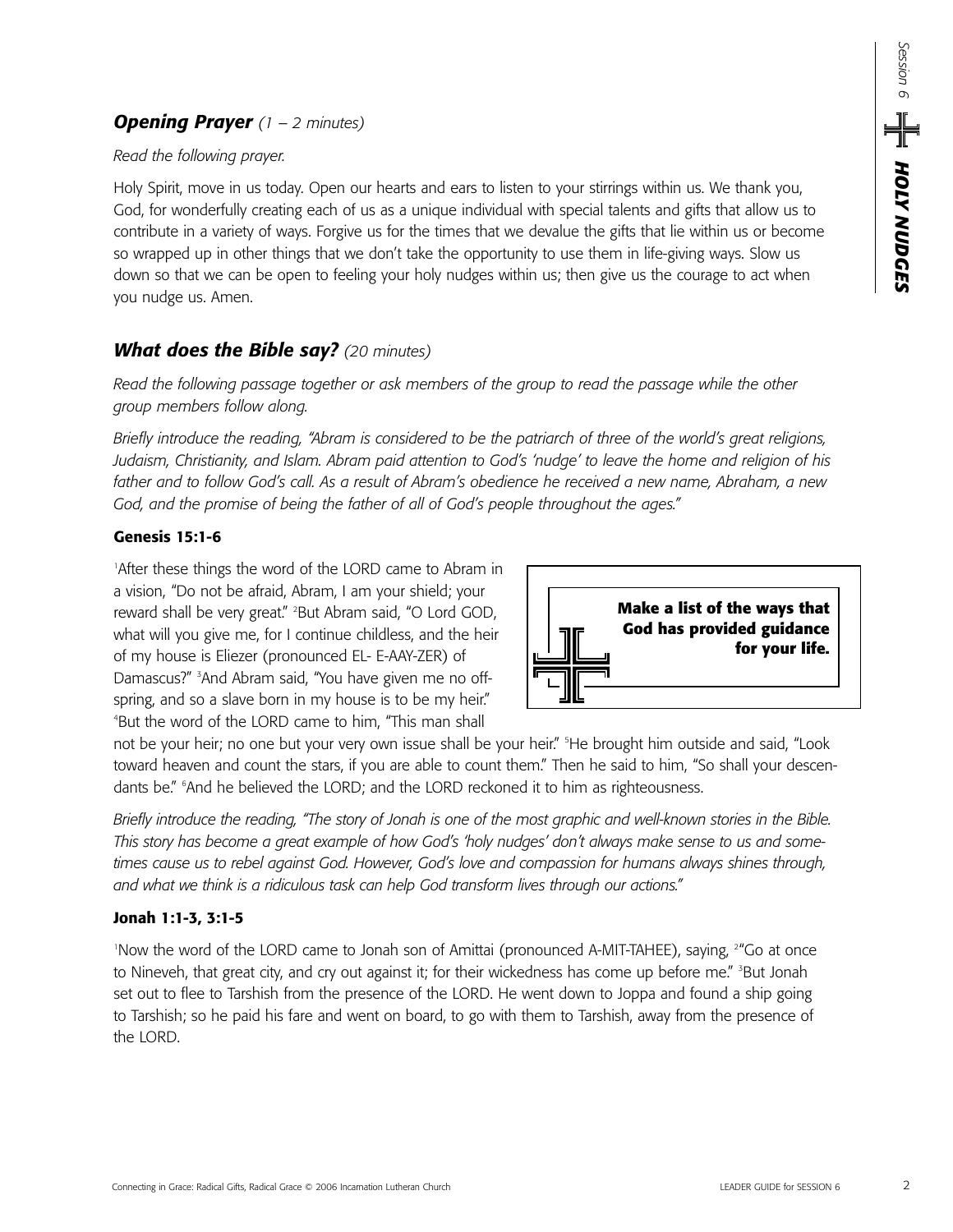1 The word of the LORD came to Jonah a second time, saying, 2 "Get up, go to Nineveh, that great city, and proclaim to it the message that I tell you." <sup>3</sup>So Jonah set out and went to Nineveh, according to the word of the LORD. Now Nineveh was an exceedingly large city, a three days' walk across. 4 Jonah began to go into the city, going a day's walk. And he cried out, "Forty days more, and Nineveh shall be overthrown!" 5 And the people of Nineveh believed God; they proclaimed a fast, and everyone, great and small, put on sackcloth.

#### **Think About…**

*Provide a lead-in to the discussion, like "Before we look at what others have to say about these verses, let's take a few minutes to talk about our own interpretation."* 

- Have you ever wished that God would speak to you plainly? The text in Genesis 15 is one of the eight reported conversations that God had with Abraham. Do you think it would be easier to follow God if you could have "real" conversations with God rather than reading God's word in scripture? What would you ask God if you could have a direct conversation? What would be the downside of having God speak to you audibly? (Genesis 15)
- What helped Abraham to believe God's promise? What does God promise us today? Which of God's promises are easy to believe and which are difficult? How would our lives be different if we trusted God's promises? (Genesis 15)
- When have you tried to run away from something that you thought you were supposed to do, but didn't really want to do? What are some of our typical excuses or barriers to being open to God's nudges? When Jonah followed God's nudge, God was able to accomplish great things through him. What encouragement does this story bring to you? Does it prompt you to do anything different today? (Jonah 1, 3)
- God encouraged Abraham and Jonah to accomplish the tasks that God knew they could do. How has God encouraged you to do something that might have seemed difficult or even impossible? How have you encouraged others to listen to God's holy nudges? (Genesis 15, Jonah 3)

# *What do others say? (40 minutes)*

*Read the following reflections together or ask members of the group to read a paragraph while the other group members follow along.*

In his book *Walking the Bible,* Bruce Feiler tells the story of St. Catherine's Monastery in the Sinai Desert. This monastery is the reported site of the burning bush in which God called Moses to guide the Hebrew people out of Egypt. As Feiler contemplates a bush in the monastery cloister, he sees an out-of-date fire extinguisher nearby. He muses, "Was this in case the burning bush caught fire?" (*Walking the Bible* by Bruce Feiler, 2001). Although it's a



funny image, how many of us get out the fire extinguisher when we have the feeling that God is poking around in our lives?

Every day, the power of the Holy Spirit is working in and among us, nudging us to be what God sees for us rather than what we see for ourselves. God uses our bodies, feelings, minds, and spirits, even our intuition, to show us the way to live. How can we tap into this power? How can we be more aware of how God is nudging us? We can start by opening our eyes to look for the hand of God at work in everything that surrounds us, then making ourselves open and available for guidance from the Holy Spirit.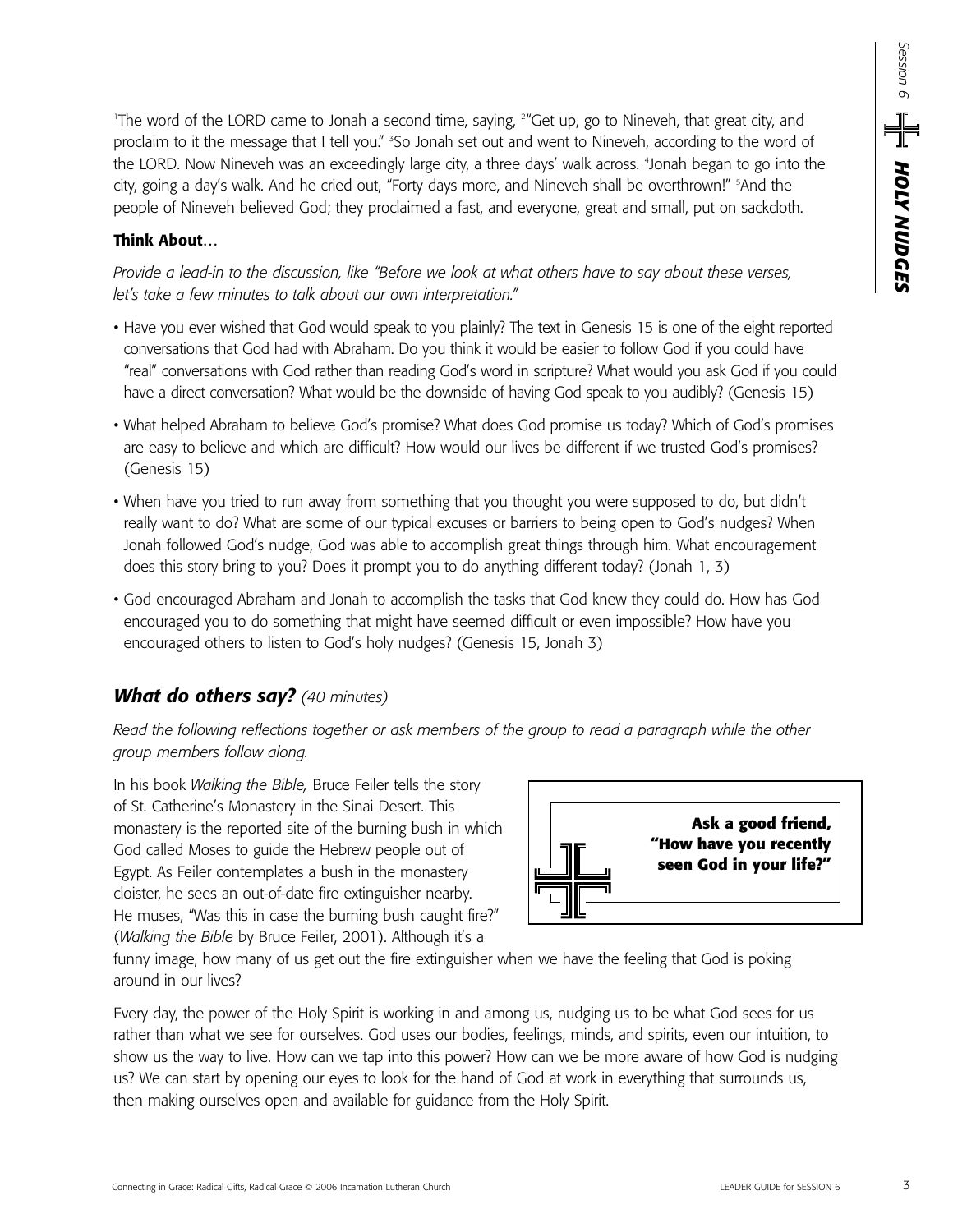God's hopes for us may not be evident at first. God rarely screams at us or grabs us by the shoulders and shows us what to do. Instead, the Holy Spirit may whisper to us as we become interested in ideas or activities, as specific people come into our lives, or as unusual opportunities present themselves. "What's happening over here? Did you hear that? You could make a difference there." Sometimes we experience these whispers as a sense of uneasiness or restlessness that only goes away when we take action.

As we begin to pay attention to these holy nudges and respond to them in a way that honors God, we continue the lifelong process of transformation. Sometimes these nudges are scary or confusing, because they require us to come face-to-face with something we knew was out there, but wanted to avoid. Sometimes they are reassuring, and acting on them just feels right. In any case, acting on a "holy nudge" may cause us to ask, "Why didn't I do that a long time ago?"

Sometimes these nudges are not readily apparent when they're happening, but when we look back on them we see more clearly how the Holy Spirit is acting in our lives. A call from a friend asking me if I could provide lodging for two women from Africa resulted in a life-changing visit with them four years later. We may become great friends with someone because of a chance meeting. We may find ourselves on a board or action group because of a particular interest of ours. A holy nudge may even result in confirming that we are in the right career or may prompt a career selection or change. Wherever we find ourselves, God is calling us to let our faith permeate every aspect of our lives. Who we are and what we do are holy in God's eyes.

As you watch your own life story unfolding, try to become more aware of the Spirit's holy nudges. Take time to reflect and to ask questions, not just when you have a big decision to make, but during the ordinary days of your life. "How have the people in my life been a sign of God's presence recently? What things bring me great joy or comfort? What surprises have grabbed my attention lately? Where have I seen the possibility for new growth, forgiveness, or healing?" Notice what you're thinking about and talk things over with friends, family, or maybe a "listening professional." Journal about your thoughts or, if you like to be really creative, draw or paint them.

When you sense a nudge in a new direction, be thankful that you are open to new possibilities. Talk to others, read scripture, and pray about them. If and when it seems appropriate, act on them. God may not put a burning bush in your path, but there will be plenty of other clues about what God wants you to do or to be. You just have to look for them.

#### **Optional Reflection:**

You may read a selection from *Telling Secrets* by Frederick Buechner. Read the last paragraph on page 47 and the rest of the paragraph on page 48.

> See TELLING SECRETS by FREDERICK BUECHNER. Copyright © 1991 by Frederick Buechner. Published by HarperCollins Publishers.

#### **Reflection from "Listening for God's Calls"**

"…given the way that the opportunities in my life have opened up, I have the impression that God has been there all along, sometimes nudging me, sometimes pushing me, but always allowing me the freedom to make my own choices."

> From "Listening for God's Calls" by Eli Fischer, *Alive Now,* January/February 2003 (Nashville: The Upper Room, © 2003), page 14. Used by permission. www.upperroom.org/alivenow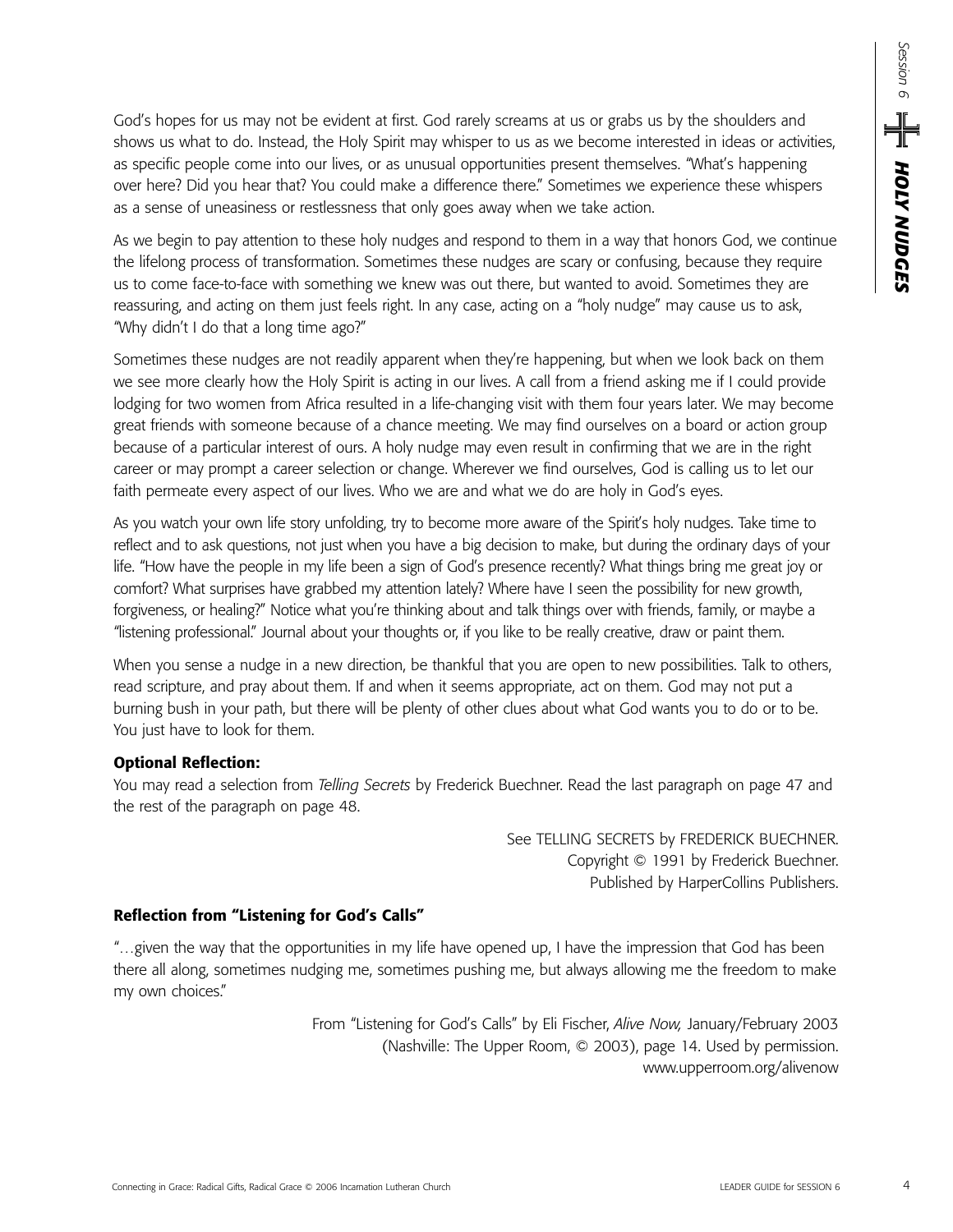#### **Think About…**

*Groups that have been together for one or more years may want to use the questions with* 

- What did you want to be when you were a child? What attracted you to that profession? How close to that aspiration have you come in your adult life?
- When did someone do something out of the ordinary for you? How did it feel? How did you respond?
- Which people in your life have been God's holy nudges to you? Have you ever been a nudge for someone else? Did you know it at the time? How did the person react?
- The first reflection talks about holy nudges being experienced as a sense of unease or restlessness. Have you ever experienced this feeling? How did you act on it? What were the results?
- Talk about a time when you took a risk or did something unusual for you. What prompted you? What was it like? What did you learn from that experience?
- When you are confused or uncertain, how do you work things out?
	- Have you ever had something surprising turn out to be just the right thing in the long term? How did that work out for you?
	- Sometimes we may get caught up in being busy rather than doing things that are meaningful or fulfilling. What is something you do that is life-giving or life-affirming? Can you imagine a way to make it more a part of your life?
	- Being busy can make it more difficult to pay attention to God's nudges. What keeps you busy? How does being busy get in the way? What's one thing that you could do less of even though it might be important?
- **How has your own life been a journey in faith? What life or faith milestones can you point to along the way as** you look back on this journey? Who were some of the important people who were present in these times?
- **How have you worked through tough decisions in your life? Who or what helped you? What role did faith** play, if any? Is there anything from this session that you would like to remember for making future decisions?
	- What moves you to make your faith a bigger part of your life? What does God do to get your attention in accomplishing this?
- **How have others prompted you to be more intentional about your faith? Is there someone who serves as a** role model, mentor, or guide for you? Do you fill that role in anyone else's life?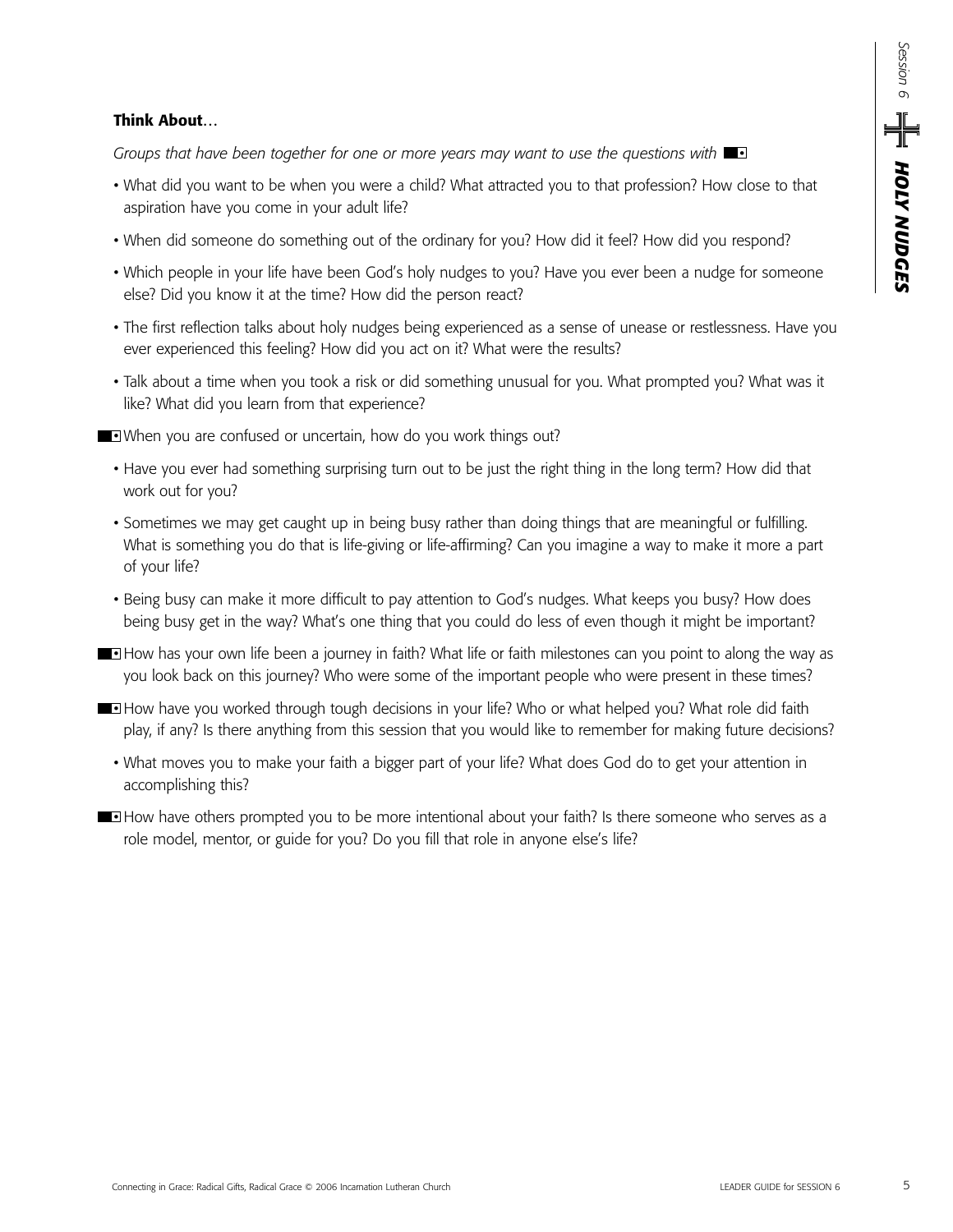## *What's my response?*

*Point out this section to the small group. Read through the choices as a group and ask members to choose an activity that they would like to try for the month ahead. Group members don't need to choose the same* response. Members may talk about their response and how they used it through the month at the next *session, if they wish.*

This month, resolve to pay attention to God's holy nudges in your life. Note the activities and interests that you find yourself drawn to. Notice the topics of your conversations with others. Pick one or two of the following activities to help you continue appreciating God's radical gift of grace.



• Make a list of the ways that God has provided guidance for your life. Thank God for God's guidance in a prayer of

thanksgiving. Thank God for what each person brings to this small group. Set aside a specific time each week to pray that God will continue to reveal opportunities to grow in faith to each member of your group.

- Write letters of thanks to a public official, former teacher, pastor, and/or someone who has had an influence on your life and thank them for their unique calling.
- Select one of your favorite Bible stories. Read it slowly. Think about why it is one of your favorite stories. What life and faith lessons does it offer? How might it apply to your life today?
- Think about all of the ways that God has come to you throughout your life. Thank God for the many ways that you have been able to see God working in your life.
- Dream interpretation is centuries old. Many faithful people believe that insights into our lives can be revealed in our dreams. Keep a piece of paper and a pen by your bed. When you wake up from a dream, record significant items from the dream on the paper. During your quiet time, listen to what may be revealed to you from your dream.
- Select a common object that reminds you of God's presence each time you see it throughout the day or week.
- Talking about God's nudges can bring them into focus. During a conversation with a friend, practice by asking something like, "How have you seen God in your life recently?"
- If you are facing a decision right now, talk with a person who is a good listener and can help you focus on the faith aspects of your decision.
- Try journaling once a day or once a week. Use questions like, "Where might God be acting in my life?" "What signs of God have I seen recently?"
- Spend some time reviewing a book in the Bible. Think about God's promises and God's ongoing story in the Bible and what God might be saying through God's word. Good books to start with are Genesis, Esther, Ruth, Matthew, Luke, or Acts.